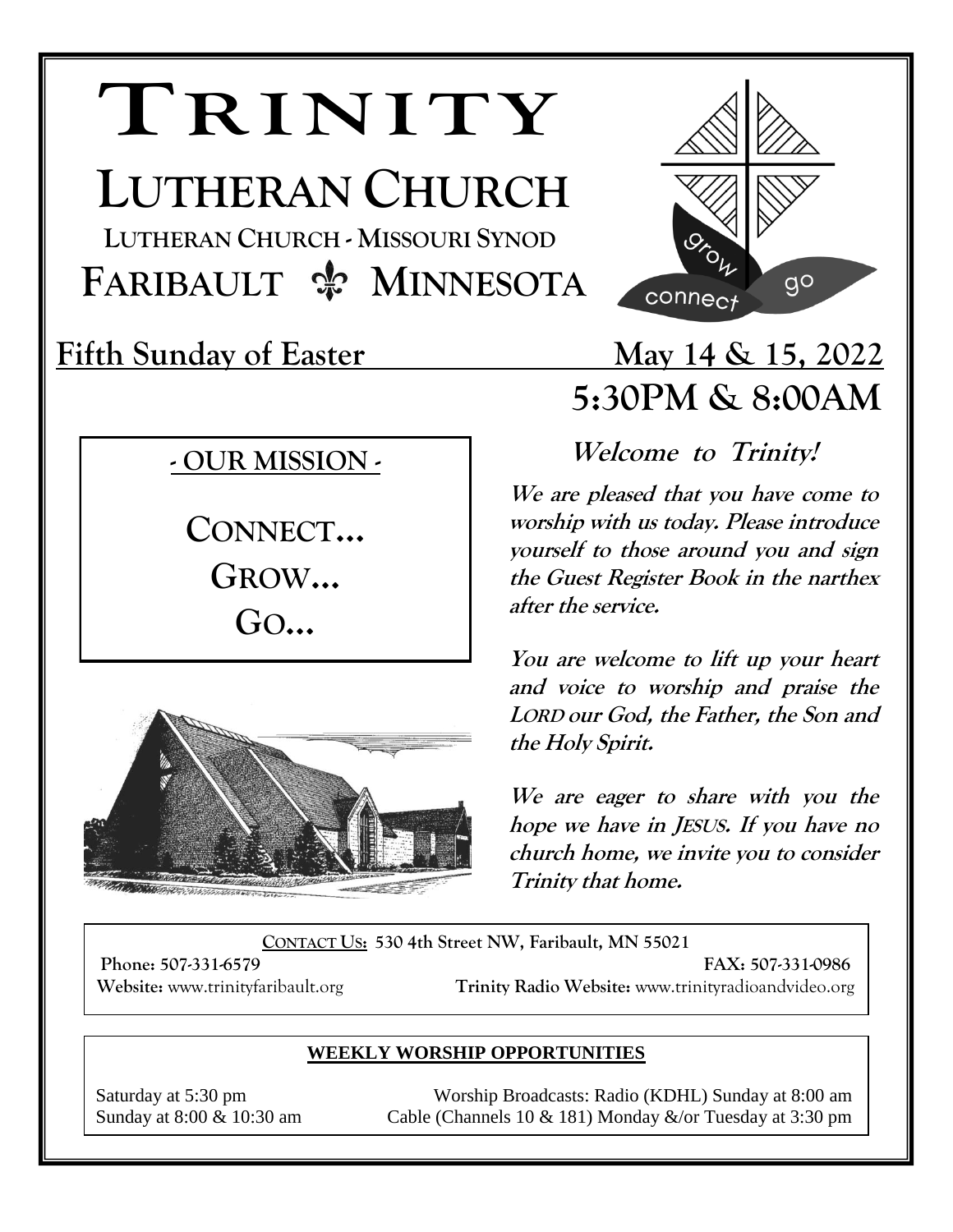# **SERVICE OF PRAYER & PREACHING The Fifth Sunday of Easter May 14 & 15, 2022 5:30PM & 8:00AM**

#### **WELCOME AND WORDS OF PEACE**

#### **MATTERS OF IMPORTANCE / TITHES & OFFERING**

- P. Let us now say together our memory verse.
- **All. I give them eternal life, and they will never perish, and no one will snatch them out of my hand. (John 10:28)**

#### **OPENING HYMN "Alleluia! Let Praises Ring"** *LSB* 822

#### **OPENING**

- P. We begin our service in the name of the Father, and of the Son, and of the Holy Spirit.
- **C. Amen**

#### P. This is the day the Lord has made;

- **C.** Let us rejoice and be glad in it. Psalm 118:24
- P. From the rising of the sun to its setting.
- **C. the name of the Lord is to be praised.** Psalm 113:3

#### **COMMON VERSICLES**

- P. Better is one day in Your courts than a thousand elsewhere;
- **C. I would rather be a doorkeeper in the house of my God than dwell in the tents of the wicked.**
- P. Make me to know Your ways, O Lord.
- **C. Teach me Your paths.**
- P. Sanctify us in Your truth.
- **C. Your Word is truth.** Psalm 84:10: 25:4: John 17:17
- P. From the rising of the sun to its setting,
- **C. the name of the Lord is to be praised.**
- **All: Glory be to the Father and to the Son and to the Holy Spirit; As it was in the beginning, is now, and will be forever. Amen**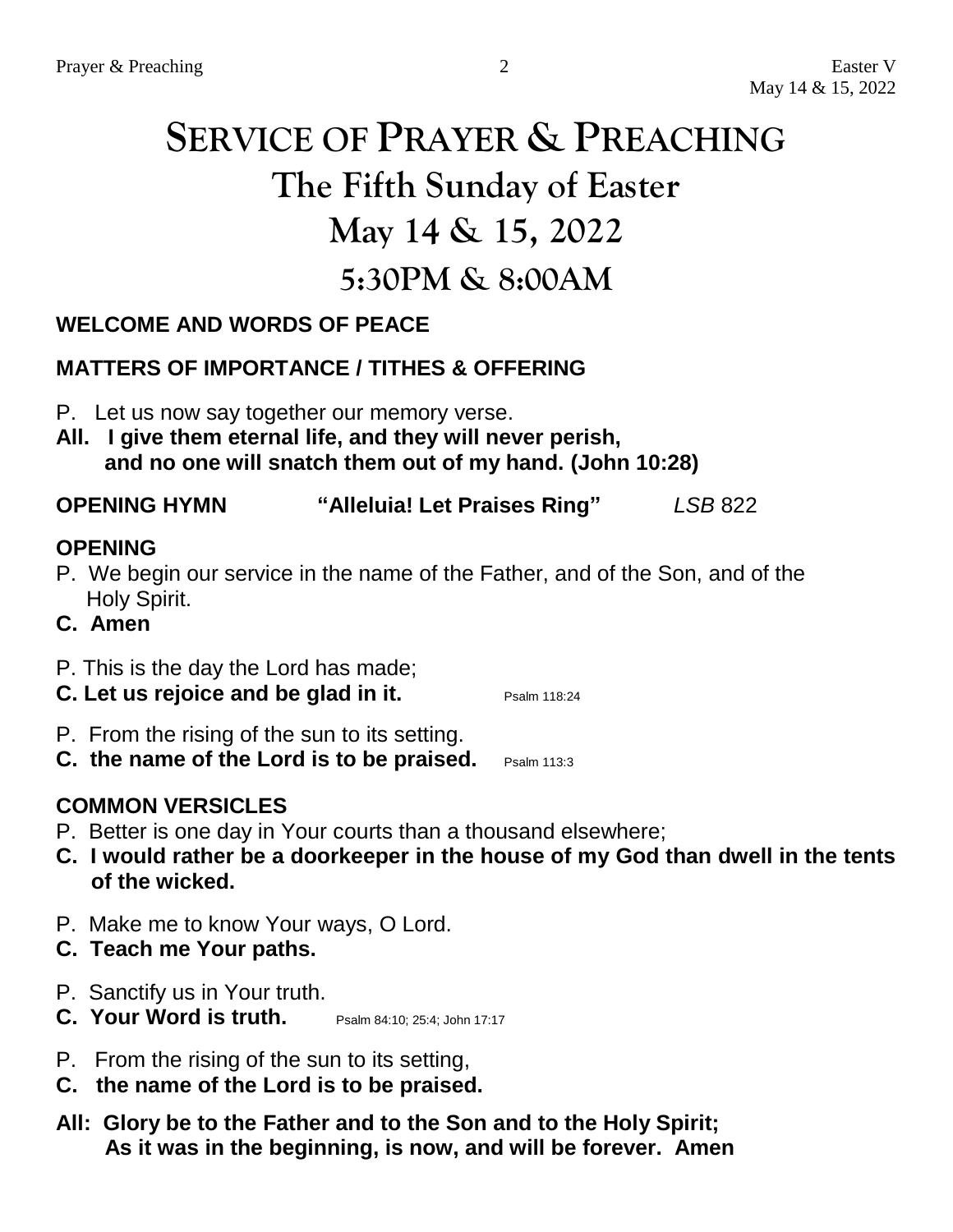

<sup>1</sup>Praise the LORD! Praise the LORD from the **|** heavens;**\*** praise him **|** in the heights!

#### **<sup>2</sup>Praise him, all his | angels;\* praise him, | all his hosts!**

<sup>3</sup>Praise him, **|** sun and moon,**\*** praise him, all you **|** shining stars!

#### **<sup>4</sup>Praise him, you highest | heavens,\* and you waters above the | heavens!**

5 Let them praise the name **|** of the LORD!**\***

For he commanded and they were cre- **|** ated.

#### **<sup>6</sup>And he established them forever and | ever;\***

**he gave a decree, and it shall not | pass away.**

<sup>7</sup>Praise the LORD **|** from the earth,**\*** you great sea creatures and **|** all deeps,

**8 fire and hail, | snow and mist,\* stormy wind fulfill- | ing his word!** <sup>9</sup>Mountains and **|** all hills,**\*** fruit trees and all **|** cedars!

#### **<sup>10</sup>Beasts and all | livestock,\* creeping things and | flying birds!**

<sup>11</sup>Kings of the earth and all **|** peoples,**\*** princes and all rulers **|** of the earth!

#### **<sup>12</sup>Young men and maidens to- | gether,\* old men and | children!**

<sup>13</sup>Let them praise the name of the LORD, for his name alone is ex- **|** alted;**\*** his majesty is above earth and **|** heaven.

#### **<sup>14</sup>He has raised up a horn for his people, praise for | all his saints,\* for the people of Israel who are near to him. | Praise the LORD!**

**GLORY BE TO THE FATHER AND | TO THE SON\* AND TO THE HOLY | SPIRIT. AS IT WAS IN THE BE – GINNING,\* IS NOW, AND WILL BE FOREVER. | AMEN.**

#### **(5:30 ONLY) FAITH LEGACY BLESSING EVENT**

*Ivan Langeslag son of Amanda & Jacob Langeslag Asher son of Nanda & Joshua Kittleson*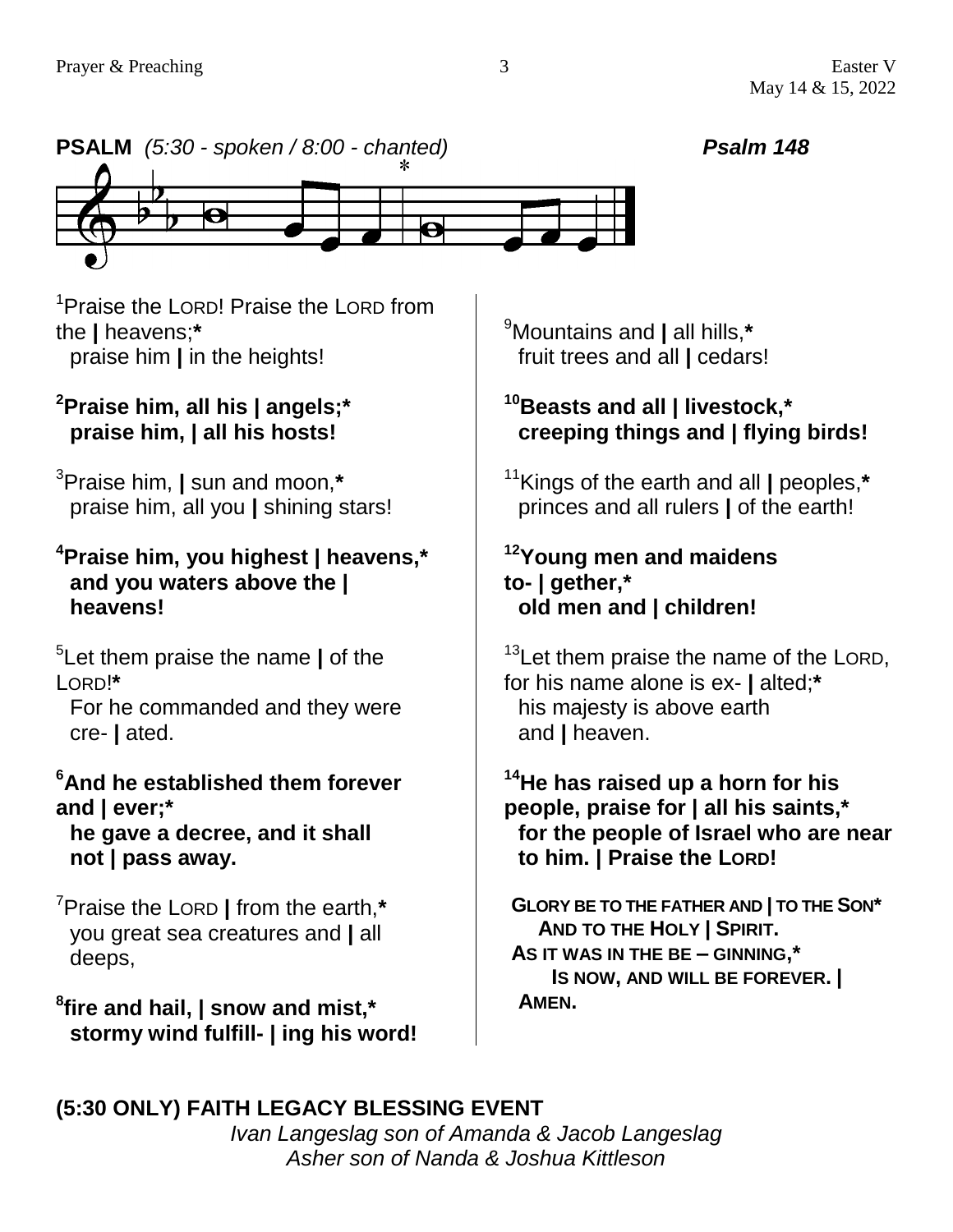### **FIRST READING** *Acts 11:1-18*

 $1$ Now the apostles and the brothers who were throughout Judea heard that the Gentiles also had received the word of God. <sup>2</sup>So when Peter went up to Jerusalem, the circumcision party criticized him, saying, <sup>3</sup>"You went to uncircumcised men and ate with them." <sup>4</sup>But Peter began and explained it to them in order:  $5^{\omega}$ I was in the city of Joppa praying, and in a trance I saw a vision, something like a great sheet descending, being let down from heaven by its four corners, and it came down to me. <sup>6</sup> Looking at it closely, I observed animals and beasts of prey and reptiles and birds of the air.  $7$ And I heard a voice saying to me, 'Rise, Peter; kill and eat.' <sup>8</sup>But I said, 'By no means, Lord; for nothing common or unclean has ever entered my mouth.' <sup>9</sup>But the voice answered a second time from heaven, 'What God has made clean, do not call common.<sup>' 10</sup>This happened three times, and all was drawn up again into heaven. <sup>11</sup> And behold, at that very moment three men arrived at the house in which we were, sent to me from Caesarea. <sup>12</sup>And

the Spirit told me to go with them, making no distinction. These six brothers also accompanied me, and we entered the man's house. <sup>13</sup>And he told us how he had seen the angel stand in his house and say, 'Send to Joppa and bring Simon who is called Peter; <sup>14</sup>he will declare to you a message by which you will be saved, you and all your household.' <sup>15</sup>As I began to speak, the Holy Spirit fell on them just as on us at the beginning. <sup>16</sup>And I remembered the word of the Lord, how he said, 'John baptized with water, but you will be baptized with the Holy Spirit.' <sup>17</sup>If then God gave the same gift to them as he gave to us when we believed in the Lord Jesus Christ, who was I that I could stand in God's way?" <sup>18</sup>When they heard these things they fell silent. And they glorified God, saying, "Then to the Gentiles also God has granted repentance that leads to life."

- L. This is the Word of the Lord.
- **C**. **Thanks be to God.**

**(8:00 ONLY) TRINITY HANDBELLS** "Stand Up, Stand Up for Jesus"

### **SECOND READING** *Revelation 21:1-7*

<sup>1</sup>Then I saw a new heaven and a new earth, for the first heaven and the first earth had passed away, and the sea was no more.  ${}^{2}$ And I saw the holy city, new Jerusalem, coming down out of heaven from God, prepared as a bride adorned for her husband. <sup>3</sup>And I heard a loud voice from the throne saying, "Behold, the dwelling place of God is with man. He will dwell with them, and

they will be his people, and God himself will be with them as their God. <sup>4</sup>He will wipe away every tear from their eyes, and death shall be no more, neither shall there be mourning nor crying nor pain anymore, for the former things have passed away."

*(continued…)*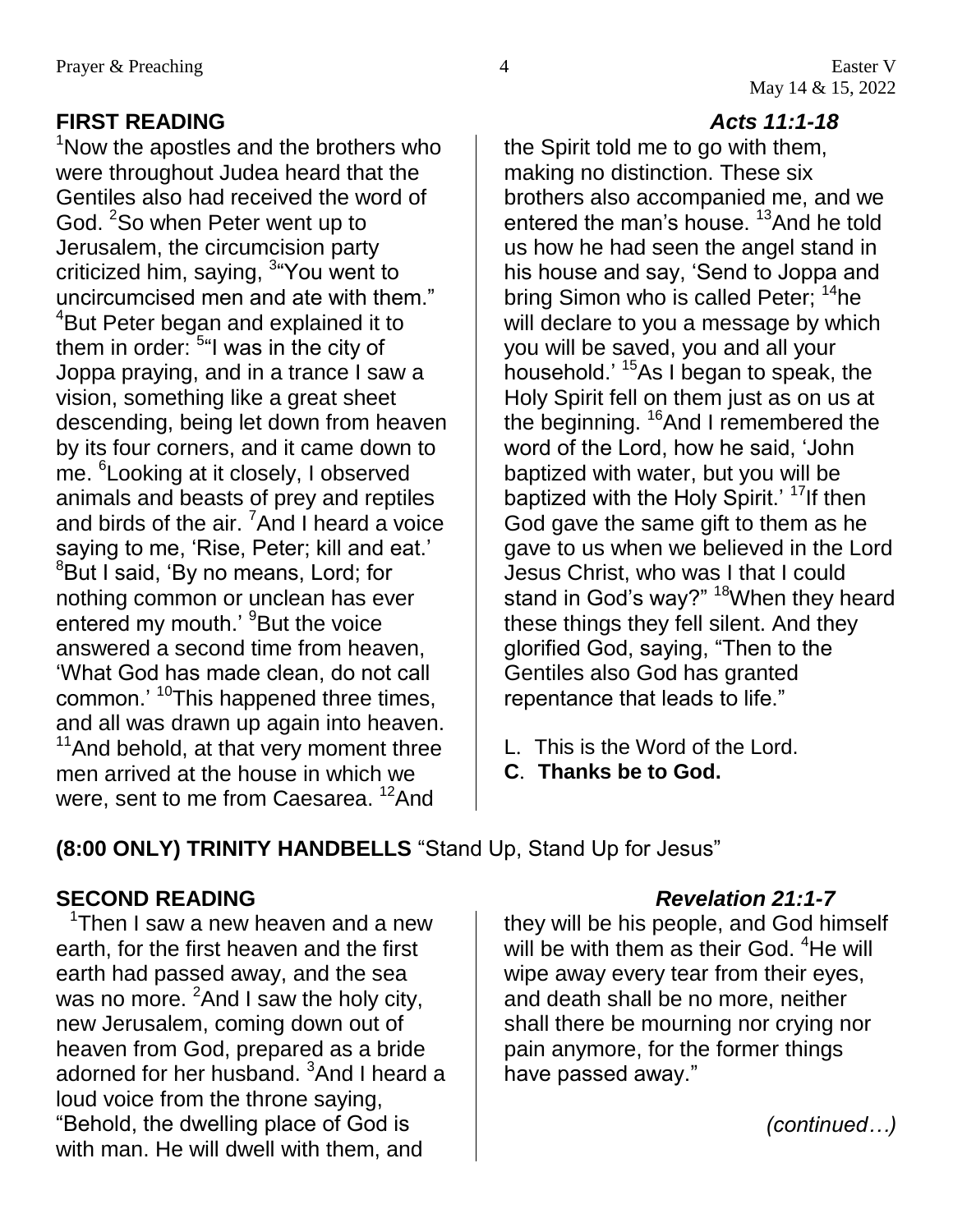<sup>5</sup>And he who was seated on the throne said, "Behold, I am making all things new." Also he said, "Write this down, for these words are trustworthy and true."  $6$ And he said to me, "It is done! I am the Alpha and the Omega, the beginning and the end. To the thirsty I will give

<sup>7</sup>The one who conquers will have this heritage, and I will be his God and he will be my son."

- L. This is the Word of the Lord.
- **C**. **Thanks be to God.**

#### **HOLY GOSPEL** *John 16:12-22*

P. The Holy Gospel according to St. John, from the sixteenth chapter.

<sup>12"</sup>I still have many things to say to you, but you cannot bear them now. <sup>13</sup>When the Spirit of truth comes, he will guide you into all the truth, for he will not speak on his own authority, but whatever he hears he will speak, and he will declare to you the things that are to come. <sup>14</sup>He will glorify me, for he will take what is mine and declare it to you.  $15$ All that the Father has is mine; therefore I said that he will take what is mine and declare it to you.

<sup>16</sup>"A little while, and you will see me no longer; and again a little while, and you will see me." <sup>17</sup>So some of his disciples said to one another, "What is this that he says to us, 'A little while, and you will not see me, and again a little while, and you will see me'; and, 'because I am going to the Father'?" <sup>18</sup>So they were saying, "What does he mean by 'a little while'? We do not know what he is

talking about." <sup>19</sup>Jesus knew that they wanted to ask him, so he said to them, "Is this what you are asking yourselves, what I meant by saying, 'A little while and you will not see me, and again a little while and you will see me'?  $20$ Truly, truly, I say to you, you will weep and lament, but the world will rejoice. You will be sorrowful, but your sorrow will turn into joy.  $21$ When a woman is giving birth, she has sorrow because her hour has come, but when she has delivered the baby, she no longer remembers the anguish, for joy that a human being has been born into the world. <sup>22</sup>So also you have sorrow now, but I will see you again and your hearts will rejoice, and no one will take your joy from you.

- P. This is the Word of the Lord.
- **C. Thanks be to God.**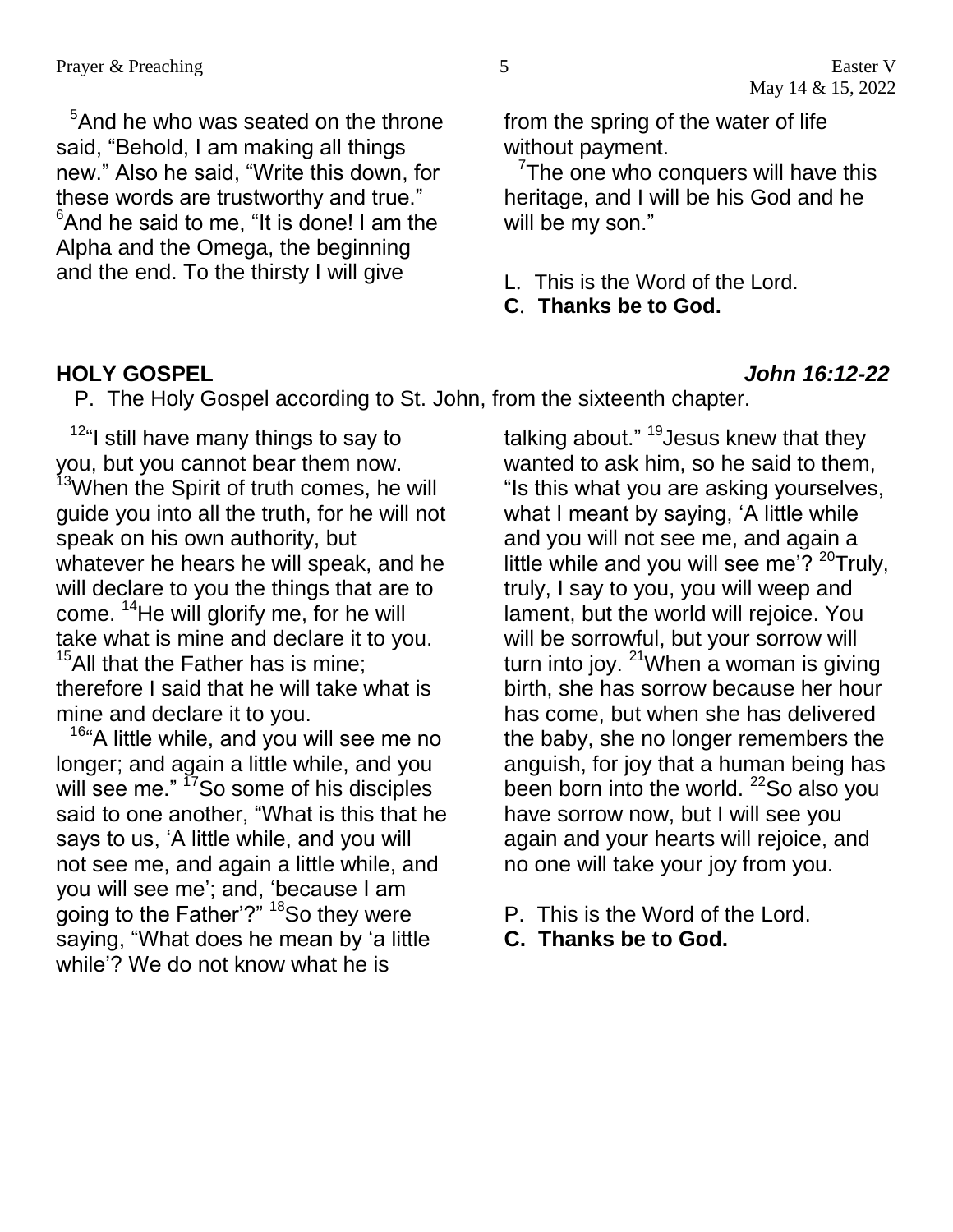#### **COMMON RESPONSORY**

- P. Forever, O Lord, Your Word is firmly set in the heavens.
- **C. Lord, I love the habitation of Your house and the place where Your glory dwells.**
- P. Blessed are those who hear the Word of God and keep it.
- **C. Lord, I love the habitation of Your house and the place where Your glory dwells.**
- P. Glory be to the Father and to the Son and to the Holy Spirit.
- **C. Lord, I love the habitation of Your house and the place where Your glory dwells.**

#### **CATECHISM The First Article for the Creed**

- **C. I believe in God, the Father Almighty, maker of heaven and earth.**
- P. What does this mean?
- **C. I believe that God has made me and all creatures; that He has given me my body and soul, eyes, ears, and all my members, my reason and all my senses, and still takes care of them.**
- **He also gives me clothing and shoes, food and drink, house and home, wife and children, land, animals, and all I have. He richly and daily provides me with all that I need to support this body and life.**
- **He defends me against all danger and guards and protects me from all evil. All this He does only out of fatherly, divine goodness and mercy, without any merit or worthiness in me. For all this it is my duty to thank and praise, serve and obey Him. This is most certainly true.**

# **(8:00AM ONLY) CHILDREN'S MESSAGE HYMN OF THE DAY "Jerusalem, My Happy Home"** *LSB* 673 **SERMON "Recreation"** *The Rev. Paul Rieger* **(8:00 ONLY) HYMN OF PRAISE "In Thee Is Gladness"** *LSB* 818

**PRAYER OF THE CHURCH**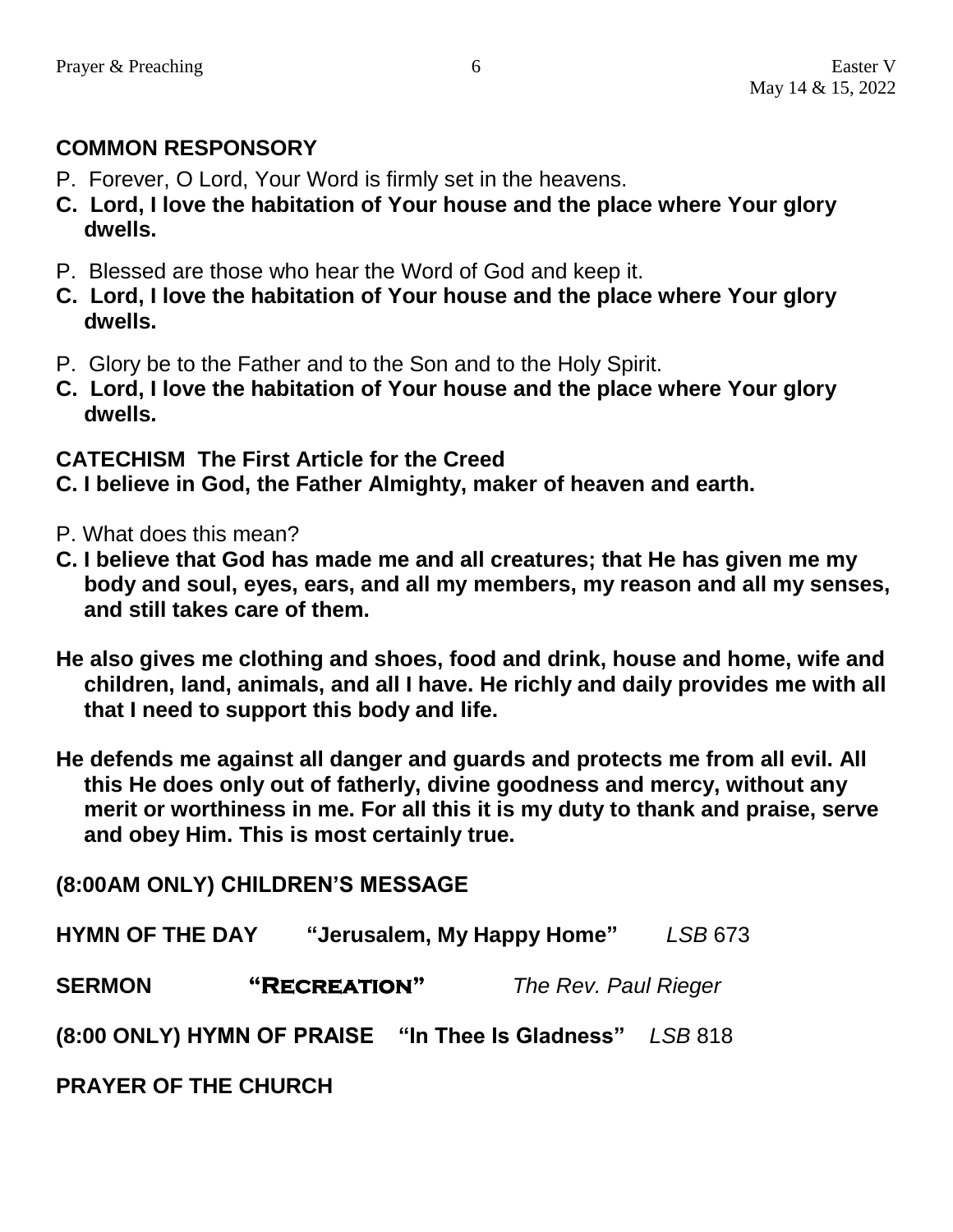#### **LORD'S PRAYER**

**All: Our Father who art in heaven, hallowed be Thy name, Thy kingdom come, Thy will be done on earth as it is in heaven; give us this day our daily bread; and forgive us our trespasses as we forgive those who trespass against us; and lead us not into temptation, but deliver us from evil. For Thine is the kingdom and the power and the glory forever and ever. Amen.**

#### **(5:30PM ONLY) LUTHER'S EVENING PRAYER**

- P. Let us pray the evening prayer of Martin Luther:
- **C. I thank You, my heavenly Father, through Jesus Christ, Your dear Son, that You have graciously kept me this day; and I pray that You would forgive me all my sins where I have done wrong, and graciously keep me this night. For into Your hands I commend myself, my body and soul, and all things. Let Your holy angel be with me, that the evil foe may have no power over me. Amen.**

#### **(8:00AM ONLY) LUTHER'S MORNING PRAYER**

- P. Let us pray the morning prayer of Martin Luther:
- **C. I thank You, my heavenly Father, through Jesus Christ, Your dear Son, that You have kept me this night from all harm and danger; and I pray that You would keep me this day also from sin and every evil, that all my doings and life may please You. For into Your hands I commend myself, my body and soul, and all things. Let Your holy angel be with me, that the evil foe may have no power over me. Amen.**

#### **MEMORY VERSE**

**"Truly, truly, I say to you, you will weep and lament, but the world will rejoice. You will be sorrowful, but your sorrow will turn into joy." (John 16:20)**